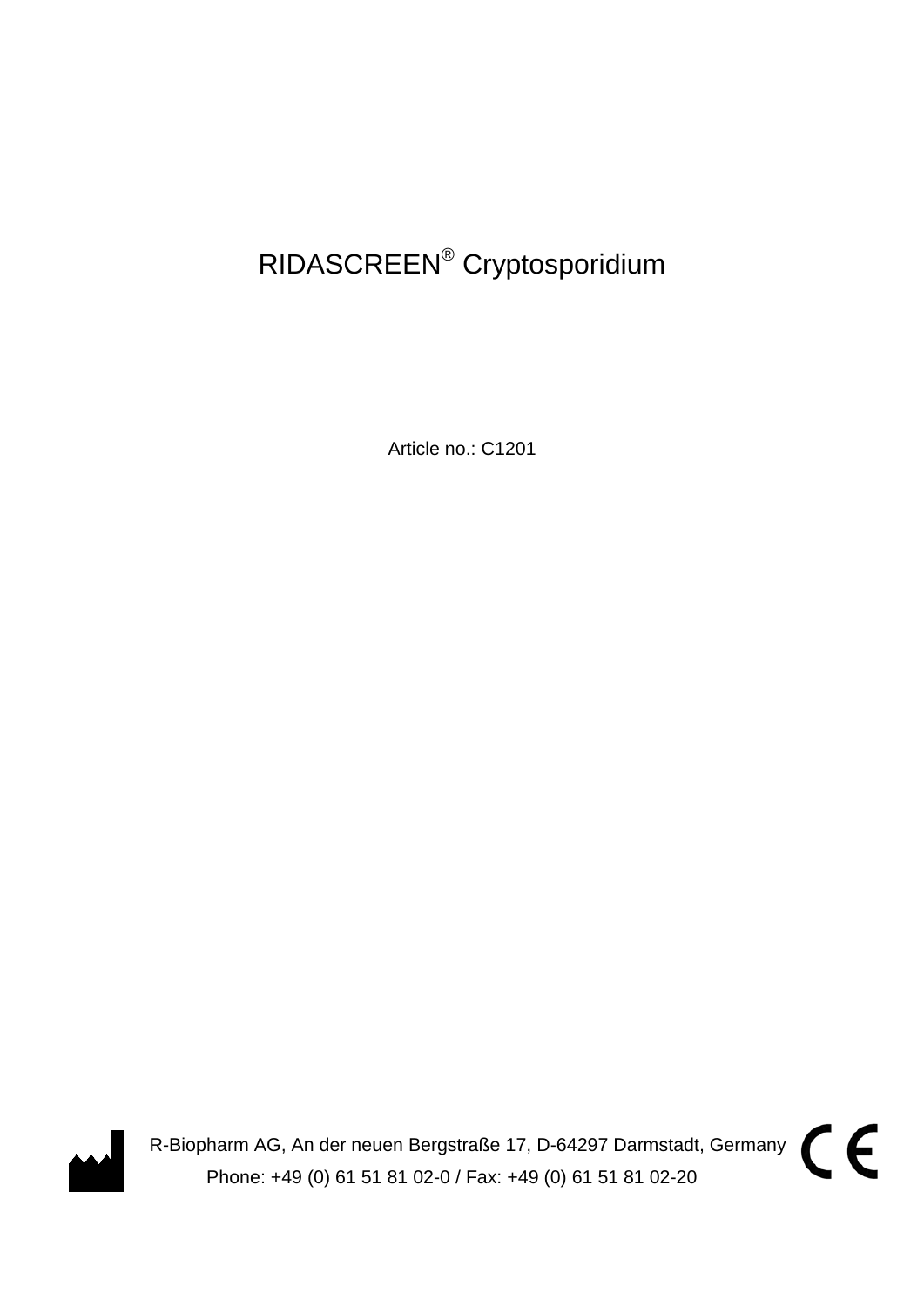## **1. Intended use**

For *in vitro* diagnostic use. RIDASCREEN® Cryptosporidium is an enzyme immunoassay for the qualitative determination of *Cryptosporidium parvum* and *Cryptosporidium hominis* in human stool samples**.**

# **2. Summary and explanation of the test**

Cryptosporidiosis is a protozoan infection caused by the *Cryptosporidium* genus. This parasite is found widespread in animals, and it has significant presence as a pathogenic microorganism in domestic animals, calves in particular.

In immune competent patients the disease manifests as a self-healing gastroenteritis. The diarrhea lasts between 3 and 10 days and may be accompanied by fever and gastrointestinal symptoms such as nausea and pain similar to that of giardiasis (lambliasis).

The symptoms and effects are substantially more severe in immune compromised patients, where the course of diarrhea is very severe and persistent. The infection may pass from an animal to the human through contaminated water, but it is also contagious on personal contact with a patient. In the past, the method most often used to diagnose cryptosporidiosis was microscopic determination of oocysts in the stool and/or microscopic examination of small intestinal bioptates, which required the availability of experienced personnel.

The here described Cryptosporidium ELISA for simultaneous determination of both pathogens in stool samples is an important alternative to the diagnosis by microscopic examination. Its sensitivity equals that of a microscopic examination, requires no personnel specifically trained in parasitology, is simple and can be conducted quickly, and it is not dependent on finding intact organisms (cysts or trophozoites) in the stool sample.

# **3. Test principle**

The RIDASCREEN® Cryptosporidium Test employs specific antibodies in a sandwich-type method. These specific antibodies to *Cryptosporidium parvum* and *Cryptosporidium hominis* are attached to the well surface of the microwell plate. A pipette is used to place a suspension of the stool sample to be examined as well as control specimens into the well of the microwell plate together with biotinylated anti-Cryptosporidium antibodies (Conjugate 1) for incubation at room temperature (20 – 25 °C). After a wash step, streptavidin poly-peroxidase conjugate (Conjugate 2) is added and it is incubated again at room temperature (20 – 25 °C). With the presence of *Cryptosporidium* antigens in a specimen, immobilized antibodies, the *Cryptosporidium* antigen, and the conjugated antibody form a sandwich complex. Another wash step removes the unattached streptavidin poly-peroxidase conjugate. After adding the substrate, the attached enzyme changes the colour of the previously colourless solution in the wells of the microwell plate to blue if the test is positive. Addition of a stop reagent changes the color from blue to yellow. The extinction is proportional to the concentration of *Cryptosporidium* antigens found in the specimen.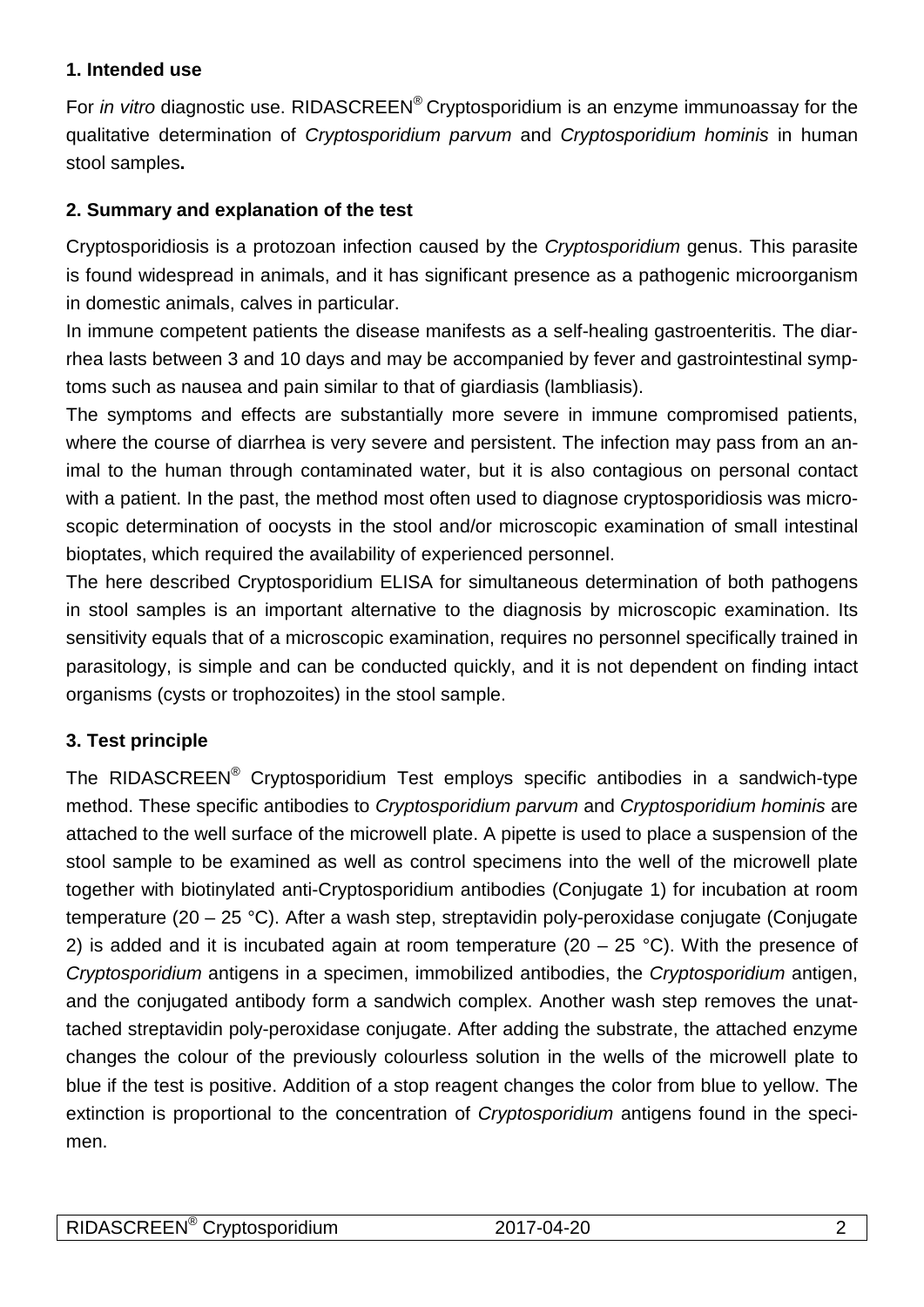#### **4. Reagents provided**

The reagents in the kit are sufficient for 96 determinations.

| Plate           | 96     | Microwell plate, 12 microwell strips (which can be divided) in the<br>strip holder; coated with specific antibodies to Cryptosporidium<br>parvum and Cryptosporidium hominis antigens. |
|-----------------|--------|----------------------------------------------------------------------------------------------------------------------------------------------------------------------------------------|
| Diluent   1     | 100 ml | Sample dilution buffer, protein-buffered NaCl solution; ready to<br>use; blue colored                                                                                                  |
| Wash            |        | 100 ml Wash buffer, phosphate-buffered NaCI solution (concentrated 10-<br>fold); contains 0.1 % thimerosal                                                                             |
| $Control   +  $ |        | 2 ml Inactivated Cryptosporidium antigen; ready for use                                                                                                                                |
| Control  -      | 2 ml   | Negative control (sample dilution buffer); ready for use                                                                                                                               |
| Conjugate   1   |        | 13 ml Biotin conjugated antibodies to Cryptosporidium specific antigens<br>in stabilized protein solution; ready for use; blue colored                                                 |
| Conjugate $ 2 $ | 13 ml  | Streptavidin poly-peroxidase conjugate in stabilized protein solu-<br>tion; ready for use; orange colored                                                                              |
| Substrate       | 13 ml  | Hydrogen peroxide/TMB; ready for use                                                                                                                                                   |
| Stop            |        | 12 ml Stop reagent; 1 N sulphuric acid; ready for use                                                                                                                                  |

# **5. Reagents and their storage**

All reagents must be stored at  $2 - 8$  °C and can be used until the date printed on the label. Providing the diluted wash buffer is stored at  $2 - 8$  °C, it can be used for a maximum of 4 weeks. Microbial contamination must be prevented. After the expiry date, the quality guarantee is no longer valid.

The aluminium bag must be opened with scissors in such a way that the clip seal is not torn off. Any microwell strips which are not required must be placed in the aluminium bag immediately and stored at  $2 - 8$  °C.

The colorless substrate must also be protected from direct light to prevent it from decomposing or turning blue due to auto-oxidation. Once the substrate has turned blue, it must not be used.

#### **6. Additional necessary reagents – and necessary equipment**

- 6.1. Reagents
- − Distilled or deionized water
- 6.2. Equipment
- − Test tubes
- − Disposable pipettes (Article No.: Z0001)

RIDASCREEN<sup>®</sup> Cryptosporidium 2017-04-20 3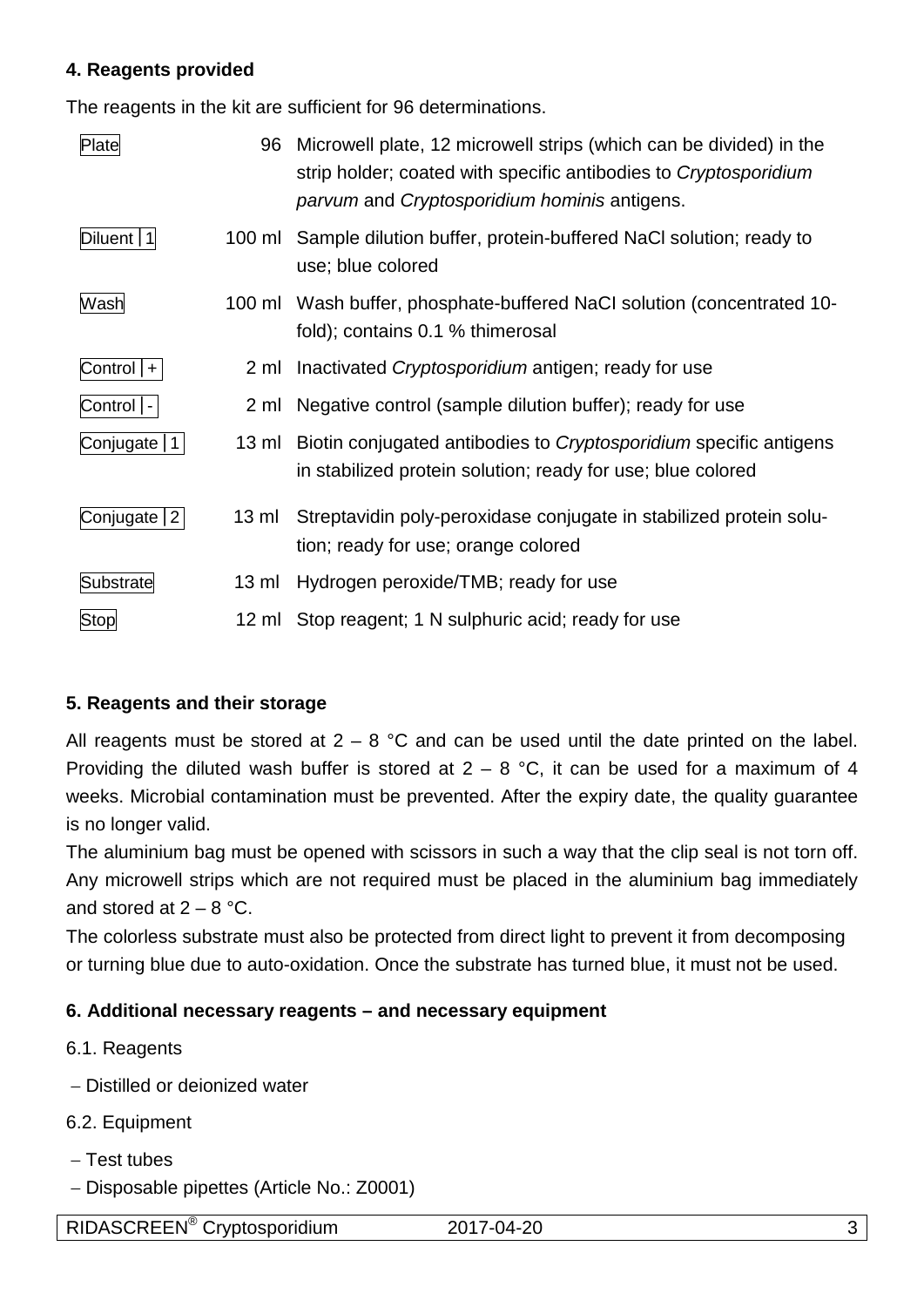- − Vortex mixer (optional, see 9.3.)
- − Micropipette for 50–100 µl and 1 ml volumes
- − Measuring cylinder (1000 ml)
- − Timer
- − Washing device for microwell plates or multichannel pipettes (300 µl)
- − Photometer for microwell plate (450 nm, reference filter 620–650 nm)
- − Filter paper (laboratory towels)
- − Waste container with a 0.5 % hypochlorite solution

#### **7. Precaution for users**

For *in vitro* diagnostic only.

This test must only be carried out by trained laboratory personnel. The guidelines for working in medical laboratories must be followed. Always adhere strictly to the user instructions for this test. Specimens or reagents must not be pipetted by mouth, and contact with injured skin or mucous membranes must be prevented. Wear personal safety gear (suitable gloves, gown, safety glasses) when handling the specimens, and wash hands after finishing the test. Do not smoke, eat, or drink in areas where samples are being processed.

For more details, refer to Material Safety Data Sheets (MSDS) at www.r-biopharm.com.

The kit includes a positive control that contains the inactivated *Cryptosporidium* antigen. The control and stool samples must be treated as potentially infectious material and handled in accordance with the national safety regulations.

The wash buffer contains 0.1 % thimerosal as preservative. This substance must not be allowed to come into contact with skin or mucous membranes.

Ensure the proper and responsible disposal of all reagents and materials after their use. For disposal, please adhere to national regulations.

#### **8. Specimen collection and storage**

Until it is used, store the test material at  $2 - 8$  °C. If the material cannot be used for a test within three days, we recommend storage at -20 °C or colder. Avoid freezing and thawing the speci-

men repeatedly. Stool samples should not be collected in transport containers which contain transport media with preservatives, animal sera, metal ions, oxidizing agents, or detergents since these may interfere with the RIDASCREEN<sup>®</sup> Cryptosporidium Test. If rectal swabs are used, make sure that the volume of stool material is sufficient (approx. 100 mg) for the test. Contact tracing should include stool samples taken from contact persons who do not exhibit clinical symptoms, in order to identify asymptomatic carriers.

# **9. Test procedures**

#### 9.1. General information

All reagents and the microwell Plate must be brought to room temperature (20 – 25 °C) before use. The microwell strips must not be removed from the aluminium bag until they have reached room

| RIDASCREEN <sup>®</sup> Cryptosporidium | 2017-04-20 |  |
|-----------------------------------------|------------|--|
|-----------------------------------------|------------|--|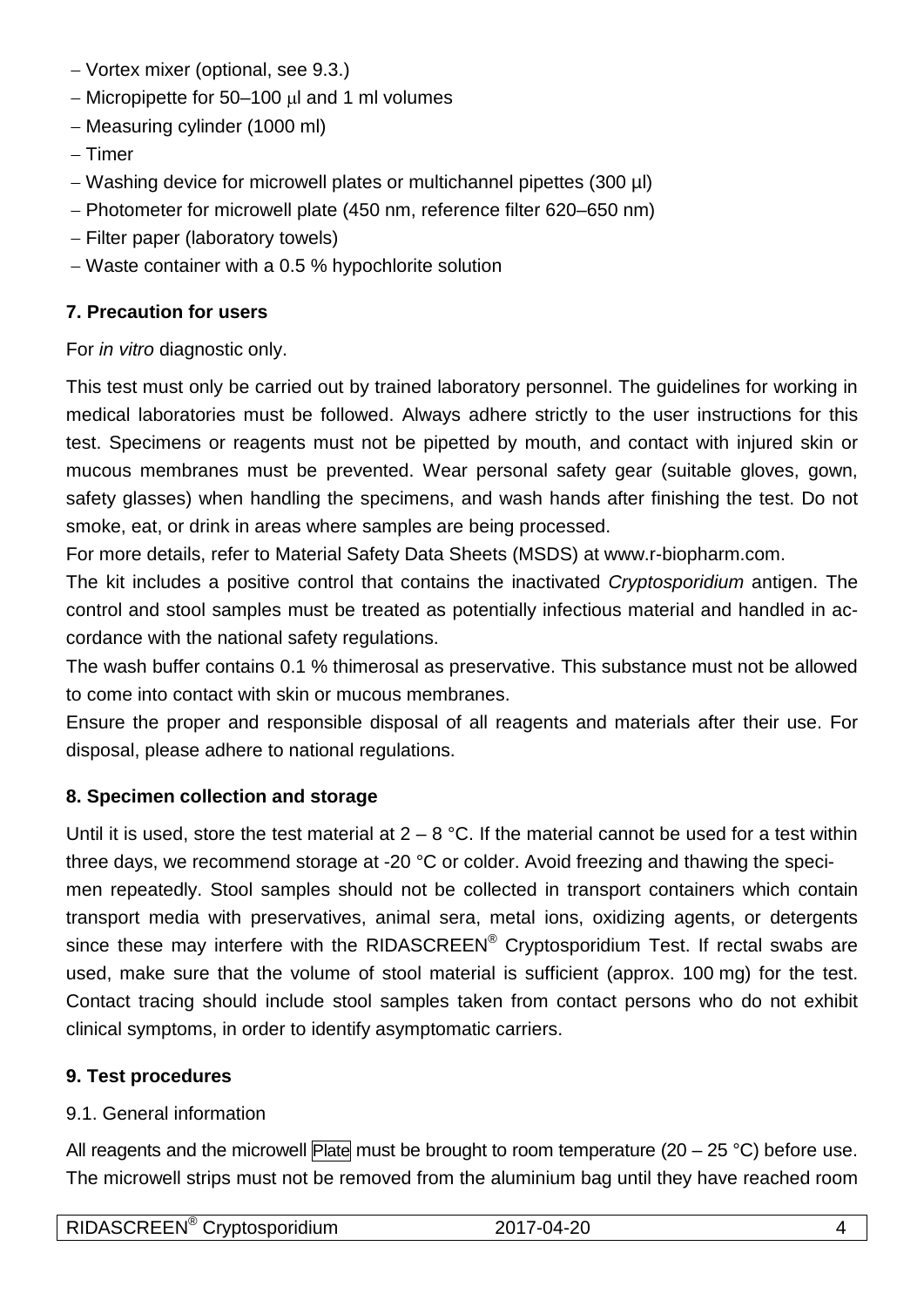temperature. The reagents must be thoroughly mixed immediately before use. After use, the microwell strips (placed in sealed bags) and the reagents must be stored at  $2 - 8$  °C. Once used, the microwell strips must not be used again. The reagents and microwell strips must not be used if the packaging is damaged or the vials are leaking.

In order to prevent cross contamination, the samples must be prevented from coming into direct contact with the kit components.

The test must not be carried out in direct sunlight. We recommend covering the microwell plate or placing plastic wrap over it to prevent evaporation losses.

## 9.2. Preparing the wash buffer

Mix 1 part wash buffer concentrate Wash with 9 parts distilled water. Any crystals present in the concentrate must be dissolved beforehand by warming in a water bath at 37 °C.

#### 9.3 Preparing the samples

Take a labelled test tube and fill 1 ml RIDASCREEN<sup>®</sup> sample dilution buffer **Diluent** 1 in it. Use a disposable pipette (article No. Z0001) to aspirate a sample of thin stool (approx. 100 µl) to just above the second bulge and add to buffer in the test tube to make a suspension. To make a suspension with a solid stool sample, add an equivalent amount (approx. 50-100 mg) with a spatula or disposable inoculation loop.

Homogenize the stool suspension by aspiration into and ejection from a disposable pipette or, alternatively, blend in a Vortex mixer. Let the suspension stand a short period of time for the coarse stool particles to settle, and this clarified supernatant of the stool suspension can be used directly in the test. If the test procedure is carried out in an automated ELISA system, the supernatant must be particle-free. In this case, it is advisable to centrifuge the sample at 2500 G for 5 minutes.

# **Note:**

Stool samples diluted in Diluent 1 can be tested in all RIDASCREEN® ELISA for which Dilu $ent$  1 is used.

#### 9.4. First incubation

After filling a sufficient number of wells in the strip holder, use a pipette to add 100 µl of the positive control Control  $|+|$ , the negative control Control  $| \cdot |$ , or the stool suspension to the wells. Subsequently add 100 μl of the biotin-conjugated antibody Conjugate  $\boxed{1}$  and blend (by tapping lightly on the side of the plate); then incubate for 30 minutes at room temperature  $(20 - 25 \degree C)$ .

#### 9.5. Washing

Careful washing is important in order to achieve the correct results and should therefore proceed strictly according to the instructions. The incubated substance in the wells must be emptied into a waste container and discarded in accordance with local regulations. After this, knock out the plate onto absorbent paper in order to remove the residual moisture. Then wash the plate five times using 300 µl wash buffer each time. Make sure that the wells are emptied com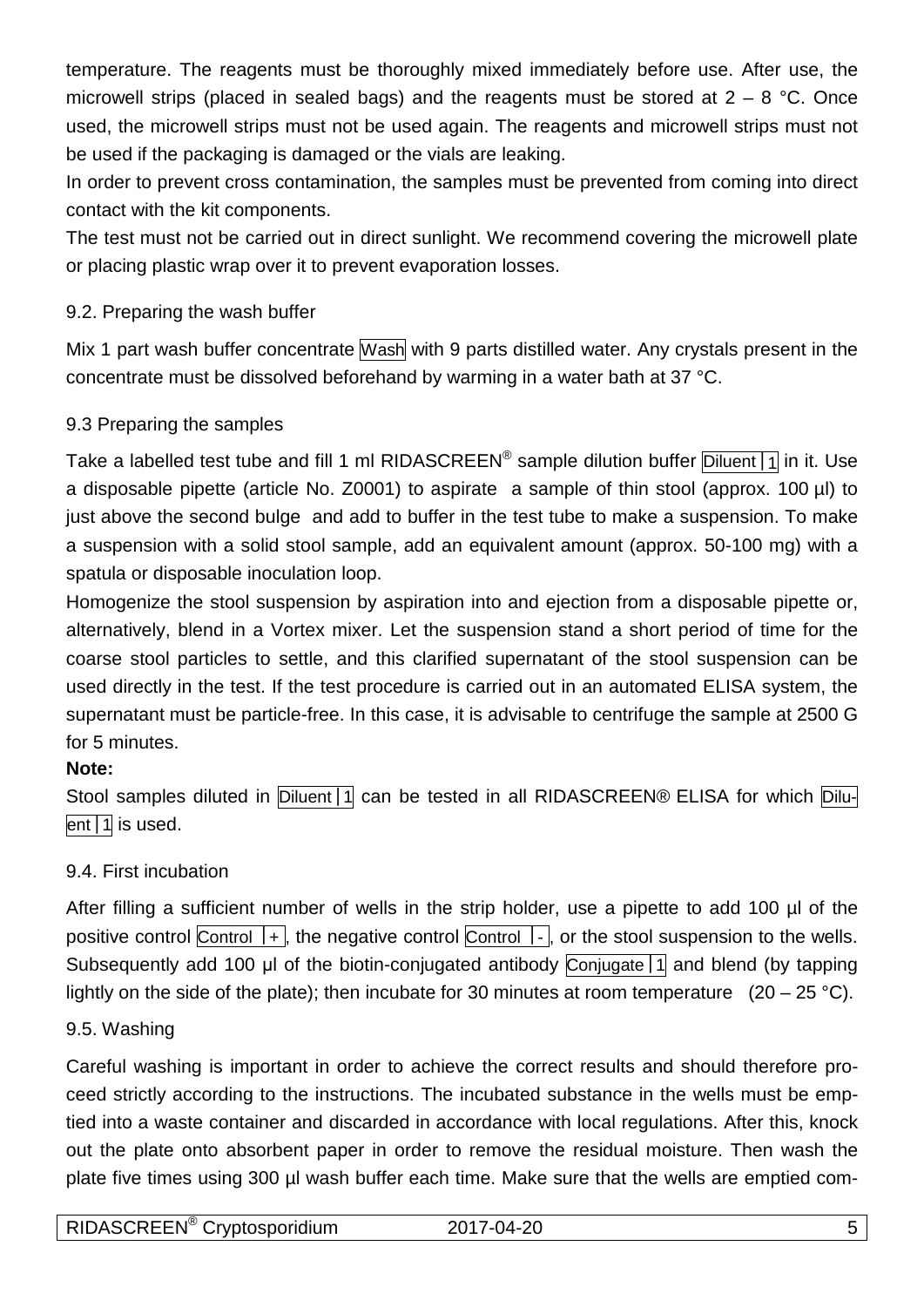pletely by knocking them out after each wash on a part of the absorbent paper which is still dry and unused.

If you use a microplate washer or fully automated ELISA, make sure that the machine is correctly adjusted; request settings from the manufacturer, if necessary. Appliances which R-Biopharm delivers are already programmed with validated settings and work protocols. To avoid blocking the wash needles, only particle-free stool suspensions should be dispensed (see Item 9.3., Preparing the samples). Also make sure that all of the liquid is aspirated during each wash step.

## 9.6. Second incubation

Use a pipette to fill 100 µl streptavidin poly-peroxidase conjugate  $\overline{C}$ onjugate  $\overline{2}$  into the wells, then incubate for 15 minutes at room temperature  $(20 - 25 \degree C)$ .

#### 9.7. Washing

Wash as described in Item 9.5.

#### 9.8. Third incubation

Fill all wells with 100 µl substrate Substrate. Then incubate the plate for 15 minutes in darkness at room temperature (20 – 25 °C). Subsequently fill all wells with 50  $\mu$ l stop reagent Stop in order to stop the reaction. After blending cautiously by tapping lightly on the side of the plate, measure the extinction at 450 nm (optional: 450/620 nm). Adjust the zero point in the air that is without the microwell plate.

#### **Note:**

High-positive patient samples may cause black-colored precipitates of the substrate.

# **10. Quality control – indications of reagent expiry**

For quality control purposes, positive and negative controls must be used each time the test is carried out, to ensure that the reagents are stable and that the test is conducted correctly. The test has been carried out correctly if the extinction rate (O.D.) for the negative control is less than 0.2 at 450 nm (less than 0.160 at 450/620 nm) and the measured value for the positive control is greater than 0.8 at 450 nm or at 450/620 nm. A value greater than 0.2 (0.160) for the negative control may indicate that washing was insufficient. Deviation from the required values, just like a turbid or blue coloring of the colorless substrate before it is filled into the wells, may indicate that the reagents have expired. If the stipulated values are not met, the following points must be checked before repeating the test:

- − Expiry date of the reagents used
- − Functionality of the equipment being used (e.g. calibration)
- − Correct test procedure
- − Visual inspection of the kit components for contamination or leaks a substrate solution which has turned blue must not be used.

If the conditions are still not fulfilled after repeating the test, please consult the manufacturer or your local R-Biopharm distributor.

RIDASCREEN<sup>®</sup> Cryptosporidium 2017-04-20 6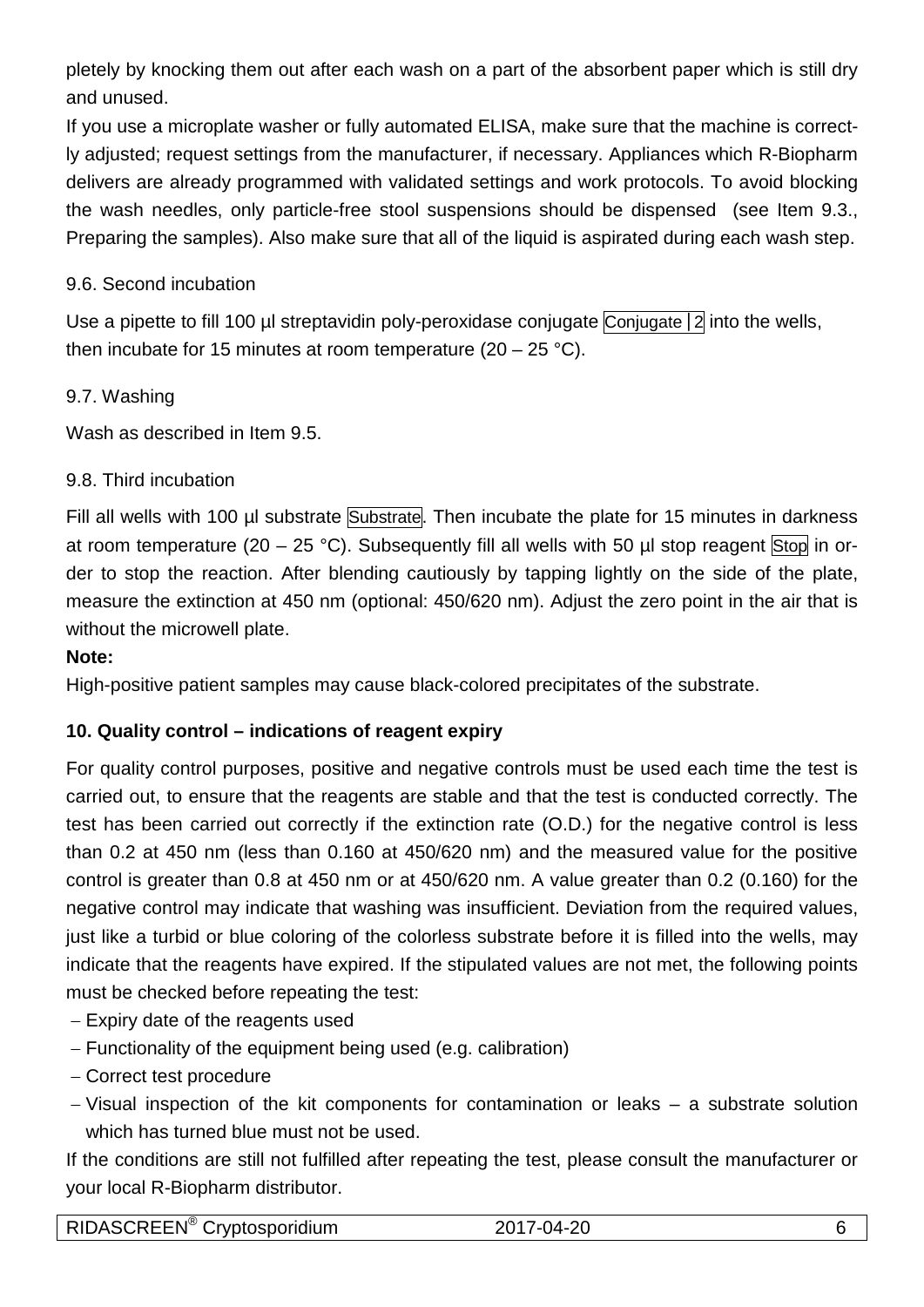#### **11. Assessment and interpretation**

#### 11.1. Calculating the cut-off

In order to establish the cut-off, 0.15 extinction units are added to the measured extinction for the negative control.

Cut-off = extinction for the negative control  $+ 0.15$ 

11.2. Test results

Assessment of the specimen is positive if the extinction rate is more than 10 % higher than the calculated cut-off value.

Assessment of the specimen is marginal if the extinction rate ranges from 10 % less to 10 % greater than the cut-off value. If the repeat examination with a fresh stool sample again falls within the gray zone, assessment of the sample is negative.

Samples with extinctions more than 10 % below the calculated cut-off must receive a negative assessment.

#### **12. Limitations of the method**

The RIDASCREEN® Cryptosporidium Test can determine antigens of *Cryptosporidium parvum* and *Cryptosporidium hominis*. It is not possible to associate the determined level of extinction to the occurrence or severity of clinical symptoms. The results obtained must always be interpreted in combination with the clinical picture.

A positive result does not rule out the presence of other infectious pathogens.

A negative result does not rule out the possibility of *Cryptosporidium* infection. Such a result may be due to intermittent excretion of the parasite, or the amount of antigen in the sample may be too small. If the patient anamnesis supports a suspicion of infection with *Cryptosporid*ium, the examination should be repeated with another stool sample.

A marginal result may be due to non-homogeneous distribution of the parasites in the stool sample. In this case, examination should either be repeated with a second suspension from the same sample or another stool sample should be requested.

#### **13. Performance characteristics**

13.1 Analytical sensitivity

To determine the analytical sensitivity of the RIDASCREEN® Cryptosporidium ELISA the limit of blank (LoB) was analyzed in 270 measurements of Diluent 1, and the limit of detection (LoD) was analyzed in 90 measurements. The results of that study are shown in Table 1.

|     | <b>MV [OD 450/620]</b> | <b>Cysts / Reaction</b> |
|-----|------------------------|-------------------------|
| ∟oB | 0.031                  | -                       |
| LoD | 0,053                  | $1.56 \times 10^{4}$    |

Table 1: Analytical sensitivity results for RIDASCREEN® Cryptosporidium ELISA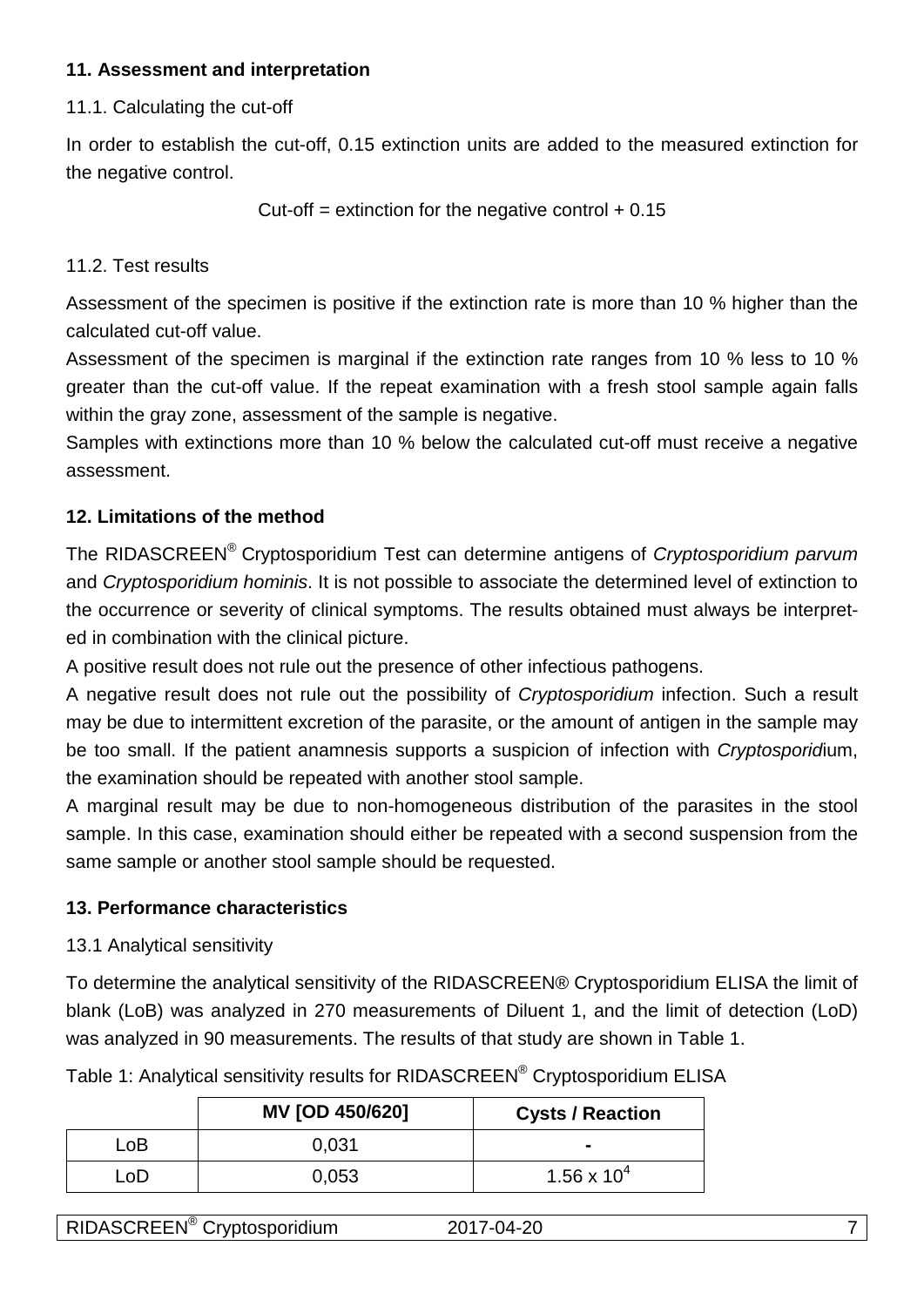#### 13.2. Clinical comparison study

A clinical investigation in Great Britain evaluated the RIDASCREEN® Cryptosporidium Test with a total of 240 stool samples (prospective and blinded retrospective studies). There was a comparison with established British methods of microscopy for *Cryptosporidia* (auramine-phenol and Ziehl-Neelsen stain) as well as a differentiating real-time PCR. The results of that study are summarized in Table 2.

Tab.2: Comparison of RIDASCREEN® Cryptosporidium ELISA with microscopy and real-time **PCR** 

|                 |          | Microscopy |                 | Real-time PCR <sup>#</sup> |                 |  |
|-----------------|----------|------------|-----------------|----------------------------|-----------------|--|
|                 |          | Positive   | <b>Negative</b> | Positive                   | <b>Negative</b> |  |
| RIDASCREEN®     | Positive | 12         | 11              | 22                         |                 |  |
| Cryptosporidium | Negative |            | 216             |                            | 214             |  |

Sensitivity (CI): 92 % (64 – 100) 96 % (78 – 100) Specificity (CI):  $95\% (91 - 98)$  100 % (97 – 100)

# Insufficient amount of material in two stool samples

CI: Confidence interval in %

# 13.3. Cross reactivity

A variety of pathogenic microorganisms from the intestinal tract were examined with the RIDASCREEN® Cryptosporidium Test and except for *Campylobacter coli* they showed no cross reactivity. These studies were conducted with undiluted bacteria or virus suspensions shown to have concentrations of 10 $^6$  to 10 $^9$  organisms per ml. The results of that study are listed in Table 3.

Table 3: Cross reactivity with pathogenic microorganisms

| Organism                    | Origin                   | OD [450/620]<br><b>Mean value</b> |  |
|-----------------------------|--------------------------|-----------------------------------|--|
| <b>Adenovirus</b>           | Cell culture supernatant | 0,011                             |  |
| Aeromonas hydrophila        | Culture                  | $-0,001$                          |  |
| Arcobacter butzleri         | Culture                  | 0,012                             |  |
| <b>Astrovirus</b>           | Cell culture supernatant | $-0,001$                          |  |
| <b>Bacillus cereus</b>      | Culture                  | 0,006                             |  |
| <b>Bacteroides fragilis</b> | Culture                  | $-0,005$                          |  |
| Campylobacter coli          | Culture                  | 0,181                             |  |
| Campylobacter jejuni        | Culture                  | 0,034                             |  |
| Candida albicans            | Culture                  | 0,016                             |  |
| Citrobacter freundii        | Culture                  | 0,008                             |  |
| Clostridium difficile       | Culture                  | 0,009                             |  |

| RIDASCREEN <sup>®</sup> Cryptosporidium | 2017-04-20 |  |
|-----------------------------------------|------------|--|
|-----------------------------------------|------------|--|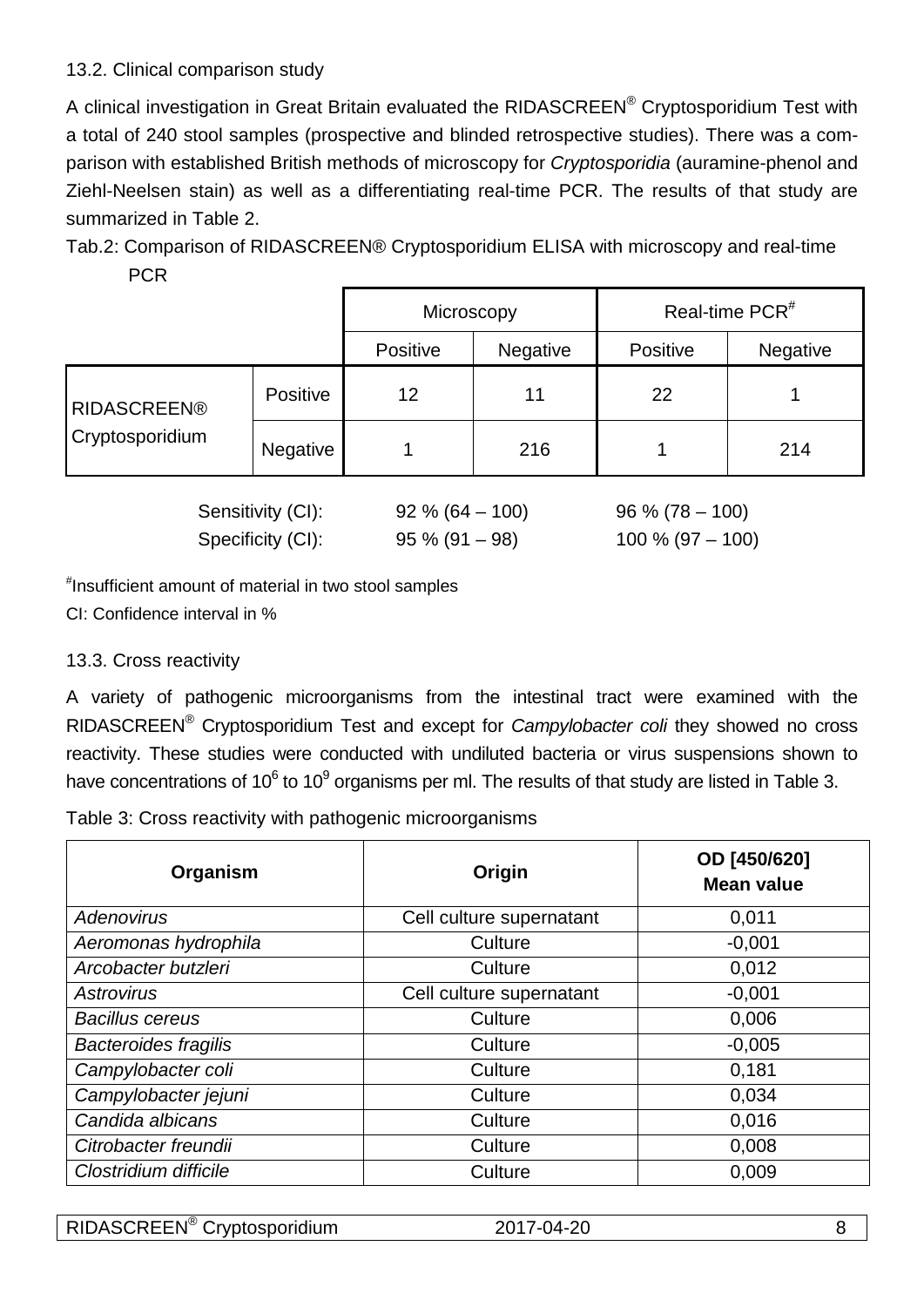| <b>Clostridium perfringens</b> | Culture                  | 0,016    |
|--------------------------------|--------------------------|----------|
| Clostridium sordellii          | Culture                  | 0,003    |
| Cryptosporidium muris          | Culture                  | 2,782    |
| E. coli EPEC                   | Culture                  | 0,031    |
| E. coli ETEC                   | Culture                  | 0,002    |
| E. coli STEC                   | Culture                  | 0,017    |
| Entamoeba histolytica          | Culture                  | $-0,003$ |
| Enterobacter cloacae           | Culture                  | 0,007    |
| Enterococcus faecalis          | Culture                  | 0,001    |
| Giardia lamblia                | Stool                    | $-0,004$ |
| Klebsiella oxytoca             | Culture                  | 0,030    |
| Proteus vulgaris               | Culture                  | 0,016    |
| Pseudomonas aeruginosa         | Culture                  | 0,037    |
| Rotavirus                      | Cell culture supernatant | 0,009    |
| Salmonella enteritidis         | Culture                  | 0,018    |
| Salmonella typhimurium         | Culture                  | 0,010    |
| Serratia liquefaciens          | Culture                  | 0,005    |
| Shigella flexneri              | Culture                  | 0,013    |
| Staphylococcus aureus          | Culture                  | 0,020    |
| Staphylococcus epidermidis     | Culture                  | 0,018    |
| Vibrio parahaemolyticus        | Culture                  | 0,019    |
| Yersinia enterocolitica        | Culture                  | 0,015    |

# 13.4. Precision

To determine the intra-assay reproducibility, 40 replicates of 6 references were assayed, representing the complete measurement range from negative to high-positive. The mean values and the variation coefficients (VC) were determined for three lots of the kits. For the inter-assay reproducibility, references from ten different working days were assayed in duplicates, with two runs per day. The measurements were determined by three technicians for three lots of the kits. The inter-lot reproducibility was determined for all three lots of the kits. The results of that study are shown in Table 4.

Table 4: Reproducibility/precision of the RIDASCREEN® Cryptosporidium ELISA

| <b>Reference</b> |                           | Intra-assay |              | Inter-assay  |         |         | Inter-lot    |                    |
|------------------|---------------------------|-------------|--------------|--------------|---------|---------|--------------|--------------------|
|                  |                           | Kit lot     | Kit lot<br>2 | Kit lot<br>3 | Kit lot | Kit lot | Kit lot<br>3 | Kit lot<br>$1 - 3$ |
|                  | <b>MV JOD</b><br>450/620] | 2,262       | 2,584        | 2,562        | 1,729   | 2,163   | 1,926        | 1,939              |
|                  | VC (%)                    | 6,00%       | 7,36%        | 4,75%        | 17,34%  | 15,94%  | 11,19%       | 18,47%             |
| 2                | <b>MV JOD</b><br>450/620] | 1,391       | 1,636        | 1,508        | 1,000   | 1,275   | 1,158        | 1,144              |
|                  | VC (%)                    | 5,81%       | 6,94%        | 5,93%        | 14,94%  | 18,02%  | 11,26%       | 19,20%             |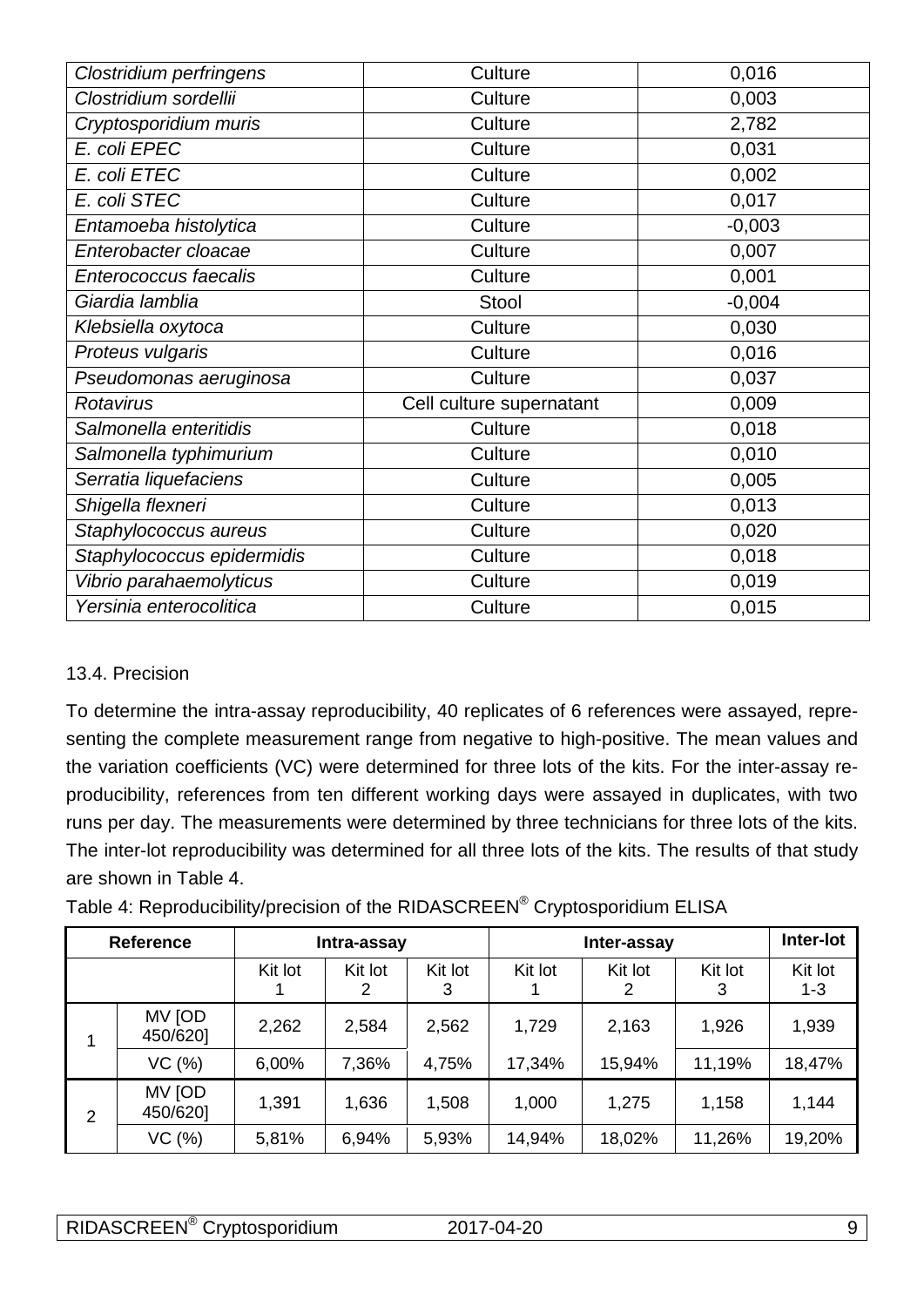| 3              | MV [OD<br>450/620] | 1,050 | 1,083 | 1,262 | 0,759  | 1,012  | 0,891  | 0,887  |
|----------------|--------------------|-------|-------|-------|--------|--------|--------|--------|
|                | VC (%)             | 8,17% | 8,15% | 7,67% | 17,72% | 18,02% | 13,20% | 22,23% |
| $\overline{4}$ | MV [OD<br>450/620] | 0,675 | 0,706 | 0,766 | 0,413  | 0,562  | 0,511  | 0,495  |
|                | VC (%)             | 4,93% | 7,33% | 7,97% | 18,15% | 20,13% | 13,03% | 23,01% |
| 5              | MV JOD<br>450/620] | 0,461 | 0,487 | 0,479 | 0,259  | 0,357  | 0,320  | 0,312  |
|                | VC (%)             | 5,60% | 9,69% | 7,49% | 25,29% | 26,51% | 22,13% | 29,03% |
| 6              | MV [OD<br>450/620] | 0,228 | 0,287 | 0,268 | 0,148  | 0,214  | 0,194  | 0,185  |
|                | VC (%)             | 6,96% | 9,71% | 6,67% | 26,68% | 25,63% | 20,87% | 30,12% |

#### **13.5. Interfering substances**

The following list of substances showed no effects on the test results when they were blended into the supernatants of positive and negative stool samples in the described concentrations:

barium sulfate (X-ray contrast medium, 18.5 % w/w), loperamide (antidiarrheal drug; 0.02 % w/w), Pepto-Bismol (antidiarrheal drug, 6.6 % v/w), sodium cyclamate (artificial sweetener, 1.3 % v/w), human blood (5.0 % v/w), stearic acid / palmitinic acid (fats in stool, mixture 1:1, 40.0 % w/w), diclofenac (analgesic drug, 0.1 % v/w).

In the case of metronidazole (0.5) (antibiotic, 3.0 % v/w) and mucins (5.0 % w/w), possible dose effect relationships were studied.

Investigation of serial dilution with metronidazole, however, did not show a relationship between the concentration and the OD values. The only exception is the highest concentration that was tested, but it is even higher than the "worst case" concentration that was tested already in the first analysis (three times the daily dose). Interference due to metronidazole can therefore be considered to be improbable.

Tests with mucins confirmed the first analysis, because OD values that were consistently far too low and altered assessments of the samples appeared repeatedly in all serial dilutions. Mucins are therefore seen to be interfering substances.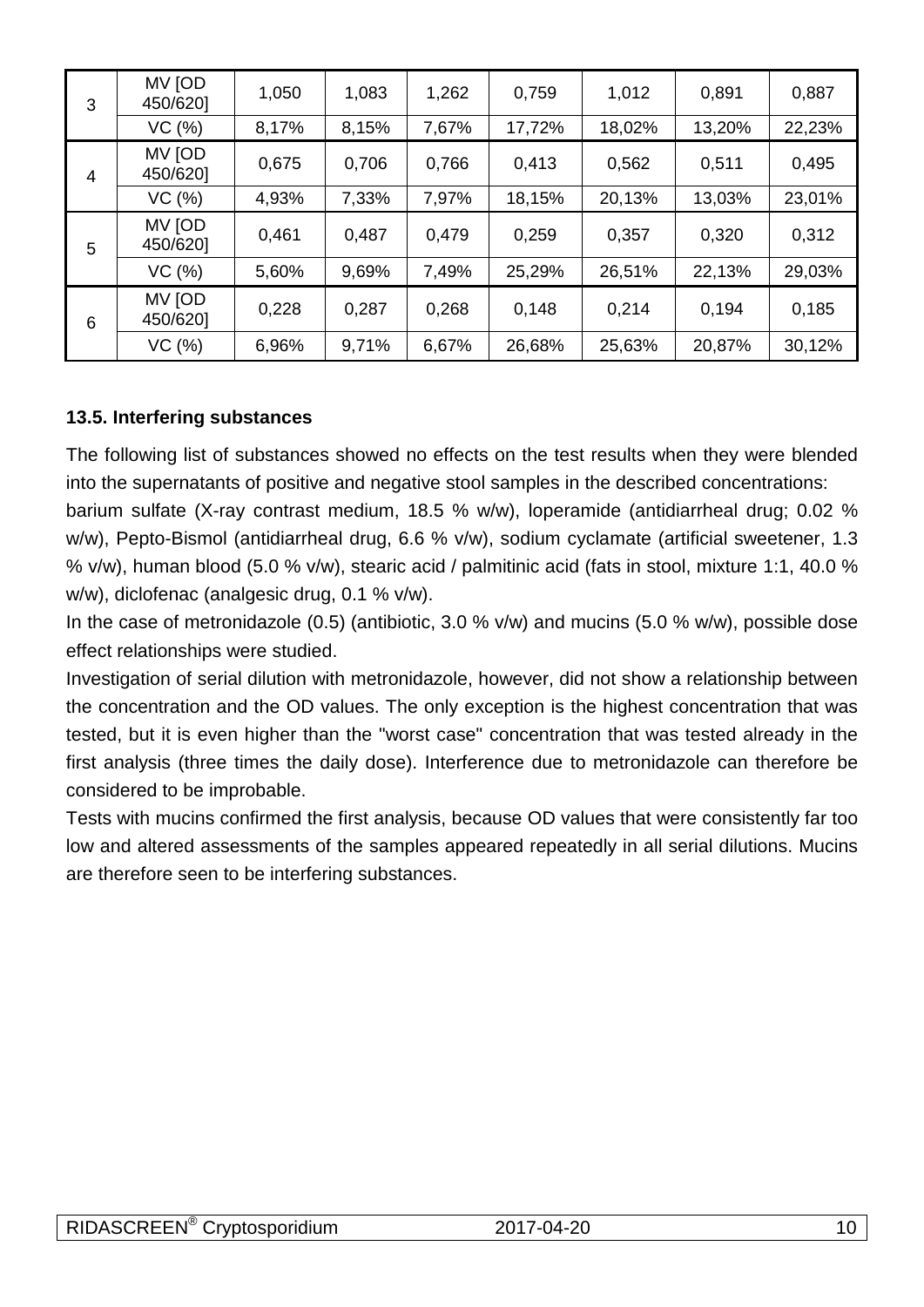# **Appendix**

Test specific symbols:

| Plate           | Microwell plate        |
|-----------------|------------------------|
| Diluent   1     | Sample dilution buffer |
| Wash            | Wash buffer            |
| $ Control  +  $ | Positive control       |
| Control   -     | Negative control       |
| Conjugate   1   | Conjugate 1            |
| Conjugate   2   | Conjugate 2            |
| Substrate       | Substrate              |
| <b>Stop</b>     | Stop reagent           |